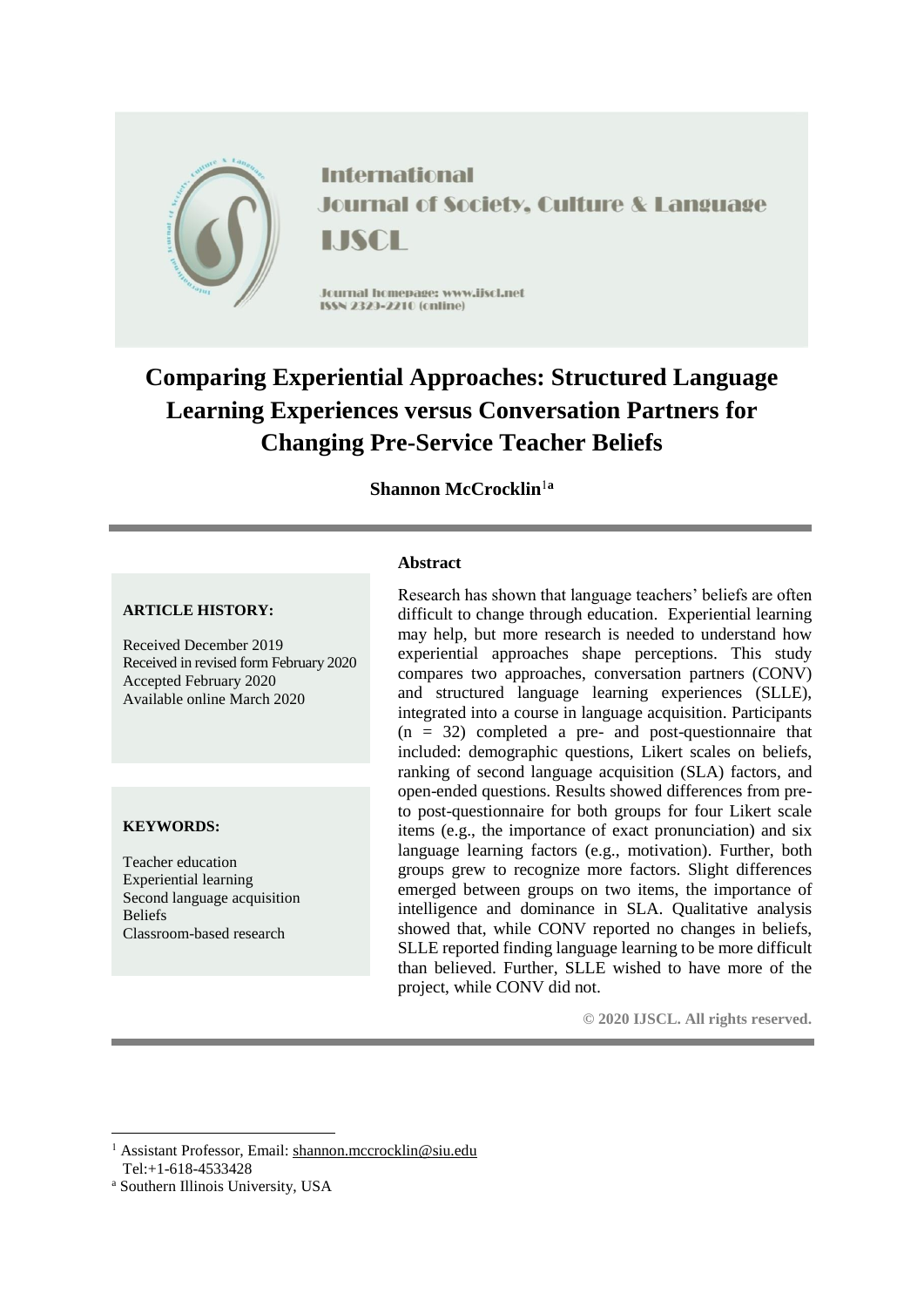## **1. Introduction**

n recent years, there has been increasing interest in teacher cognition (Borg, 2015). Although there is a complex In recent years, there has been increasing<br>interest in teacher cognition (Borg,<br>2015). Although there is a complex<br>relationship between teacher beliefs and teacher actions, beliefs are foundational to actions and, as such, are important to explore (Borg, 2011). One strand of research in teacher cognition has focused on how teacher beliefs are affected by pre-service education. Although beliefs are often resistant to change in pre-service teacher education, experiential learning seems to be a promising approach to changing problematic beliefs. Despite research into the impact of experiential approaches as part of teacher education, only a few empirical studies have examined structured language learning experiences and even less have examined conversation partners. Further, previous research on conversation partners and structured language learning experiences focused on a single approach and did not make comparisons. This study seeks to examine the ways, if any, that these experiential approaches affect pre-service teacher beliefs and compares the impact of each.

### **2. Theoretical Framework**

## **2.1. Language Teacher Education**

Education for effective language teachers must include not only information about the language of instruction, principles of L2 development, and approaches to teaching (Senior, 2006) but also must increase awareness of teaching practices and beliefs through reflection and critical evaluation (Farrell, 2018). Student-teacher beliefs, however, are often ingrained and difficult to change through education programs (Moodie, 2016; Tatto, 1998; Wideen, Mayer-Smith, & Moon, 1998; Wubbels, 1992). Research has shown that language teachers are often heavily influenced by their own language-learning experiences (Borg, 2003, 2011; Ellis, 2016; Kagan, 1992; Moodie, 2016), and student teachers often comb through received information to support and strengthen pre-existing notions, instead of challenging and re-evaluating beliefs (Kagan, 1992).

Yet, work to examine and improve teacher education shows that programs can affect beliefs (Blume, Gerlach, Roters, & Schmidt, 2019; Busch, 2010; Kavanoz, Yüksel, & Varol, 2017; Mattheodakis, 2007; Mighani & Moghadam, 2019). Mattheodakis (2007) conducted a longitudinal study following students through a four-year teacher-education program for prospective English as a foreign language (EFL) instructors and found that several pre-service teacher beliefs did change. Mattheodakis noted that education influenced about half of the examined beliefs. Students' beliefs about the importance of grammar and pronunciation in language learning tended to decrease as students encountered evidence and re-examined their original beliefs. Half of the beliefs were resistant to change, however, such as beliefs about the relative difficulty of language learning. Busch (2010) also conducted a longitudinal study over the course of three years, examining the beliefs of preservice teachers ( $n = 381$ ) enrolled in a teachereducation program. She found that participants reported numerous changed beliefs. Further, while initial beliefs were often reported to be based on previous language learning experiences, changes of beliefs were attributed to experiential learning programs.

### **2.2. Experiential Learning**

Given the challenges in encouraging prospective teachers to evaluate their beliefs, researchers should continue to explore possible improvements to teacher-preparation programs. One path to improving language-teacher education may involve experiential learning, in which learning is viewed as something to be shaped (and re-shaped) through experience (Kolb & Kolb, 2005; Moon, 2004). An important element of the experiential learning design is reflection (Blume et al., 2019; Busch, 2010; Wright, 2010). "Teachers do not simply reproduce their own experience in the classroom. However, if they are to transcend its effects, it is reflection on the experience that is critical" (Ellis, 2006, p. 2). Matic (2011) noted that student teachers often lacked the ability to reflect critically on their own learning experiences, being unable, for example, to identify specific reasons why they enjoyed communicative activities more than grammartranslation, which prevented them from applying those realizations to their own teaching. Experiential learning allows the learner's beliefs to be examined through new educational experiences, with reflection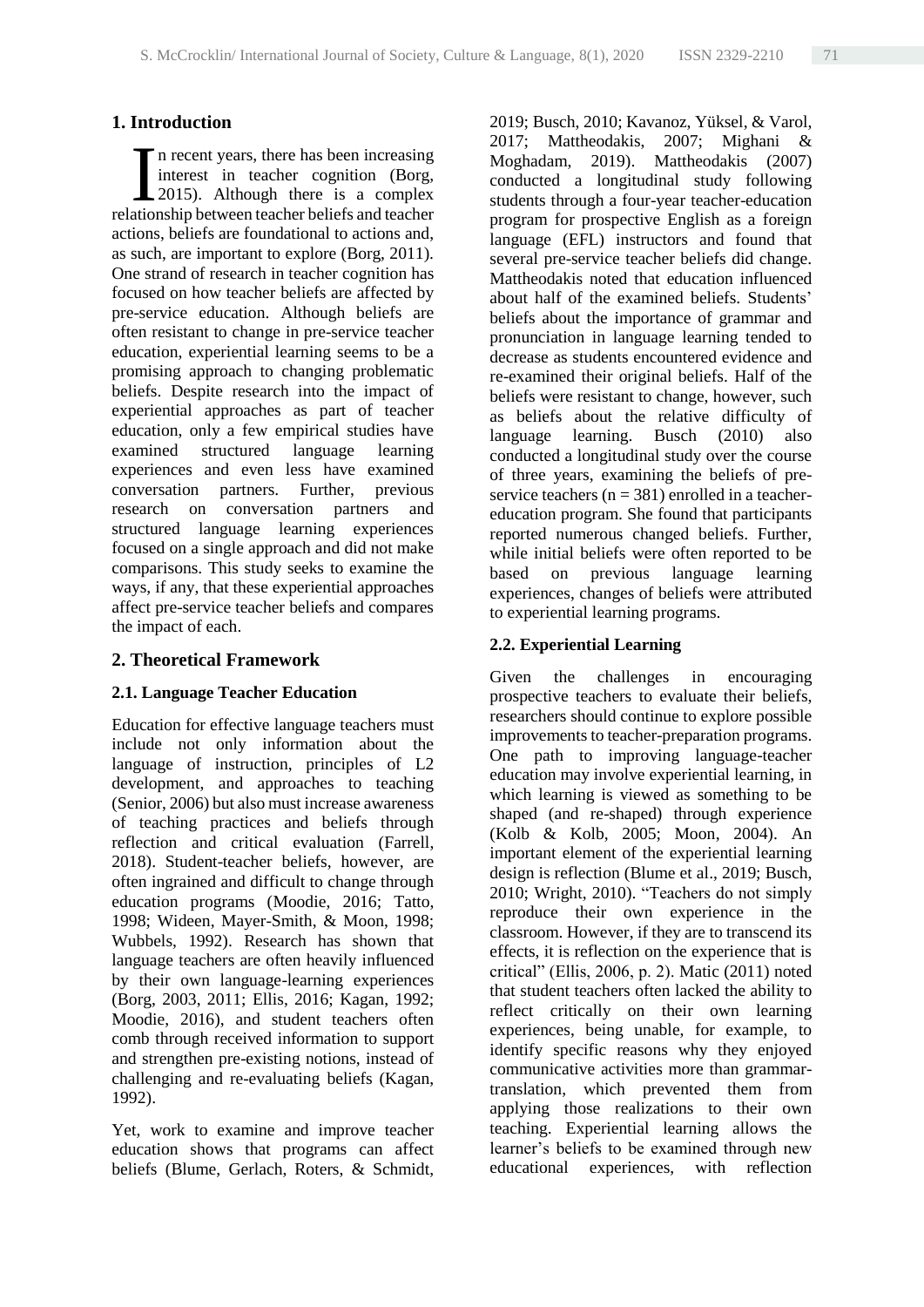leading to more refined ideas that may be better aligned to new theories or methods of teaching (Kolb, 1984). Reflection can, therefore, help resolve tensions or competitions between beliefs and new information (Farrell, 2006).

The most common channel for introducing experiential learning and reflection in L2 teacher education is teaching practicums (Borg, 2009; Crandall, 2000). Additional methods to enhance experiential learning have included conversation partners and structured language learning experiences (SLLEs). Although conversation partners are recommended for L2 learners as a strategy for promoting acquisition (Oxford, 2002), there seems to be limited research into the use of conversational partners as part of ESL teacher education, specifically. One key study, Biondo Salomão (2011), explored the use of tandem conversation partners, in which people with two different native languages serve as conversation partners for the other, finding that student teachers found the experience useful for learning to describe their language in contrast with another, leading the author to recommend conversation partners be a part of teacher-education programs. Additionally, Keengwe (2010) explored the use of conversational partners as part of a multicultural education course for elementary education majors, finding that preservice teachers partnered with ESL students from a local language institute valued the experience and reported greater appreciation of linguistic and cultural diversity after the experience.

Another approach to integrating experiential learning in language-teacher education is for pre-service teachers to re-enter the role of language learners through what Ellis (2006) terms a structured language learning experience (SLLE). Ellis notes that SLLEs may range from a single short lesson to a semester of study, but a key element is using the experience to encourage reflection on language teaching from the student perspective. Weed (1993) advocated for speaking in an unknown language to prospective teachers in short stretches and then encouraging the student teachers to reflect, both exploring emotional responses as well as critical reflections on the ways language modifications can affect comprehension. The ability of SLLEs to evoke emotional reactions, specifically frustration,

was also noted in Washburn (2008) and Wright-Maley and Green (2015). Further, SLLEs can help learners connect received information (content information presented in the classroom) with experiential knowledge and provide prospective teachers a chance to test out their ideas about second language learning (Flowerdew, 1998).

While it is clear that teacher educators and researchers have explored various experiential approaches to ESL teacher education, no studies were identified that worked to compare two experiential projects. More research is needed to understand the ways that different experiential approaches may impact and shape perceptions of second language acquisition (SLA). Additionally, some of the findings have been based on anecdotal evidence or small case studies (e.g., Washburn, 2008; Weed, 1993). More work is needed that seeks to empirically examine changes to pre-service teachers' beliefs as a result of particular interventions or experiences. Therefore, this study compares two experiential approaches, conversation partners, and structured language-learning experiences, as part of teacher education, exploring the ways each approach affects changes in beliefs. Specifically, this research study seeks to answer the following questions:

1. For students participating in a course in language acquisition, in what ways do structured language learning experiences (SLLE) and conversation partner experiences (CONV):

a. affect beliefs about second language learning

b. increase recognition of a number of factors that affect SLA?

2. What are the students' reactions to the two experiential projects?

# **3. Methodology**

The present study was conducted at a university in the South of Texas in the United States of America. It was conducted in two sections of an advanced undergraduate course in language acquisition that covered first language acquisition, SLA, and bilingualism. The course counted for credit in degree plans, including majors and minors, in English as a Second Language, English, English Education, and Bilingual Education. All students enrolled in the course participated in the activities, but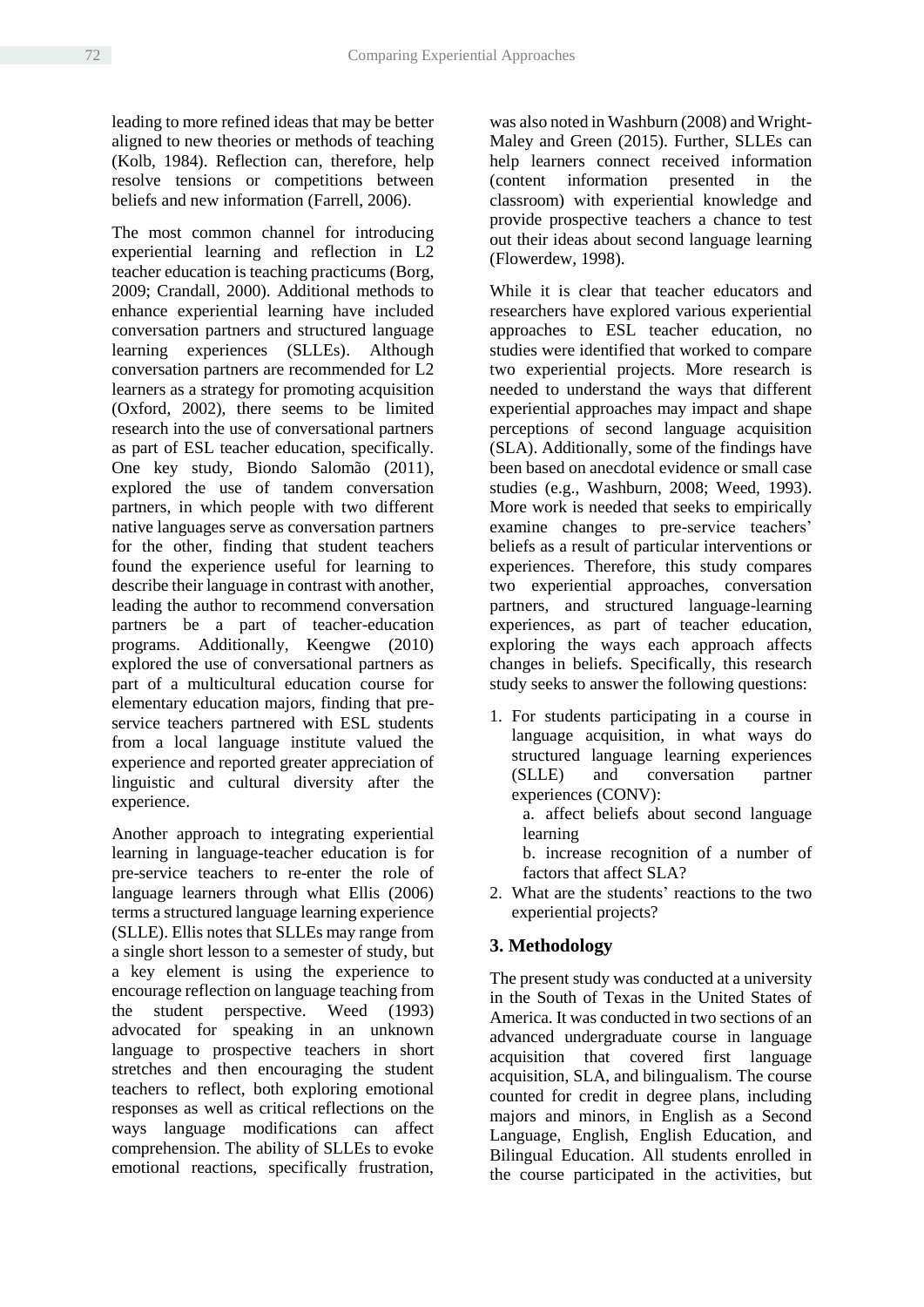students were provided informed consent and could decline to contribute their data to the study.

#### **3.1. Participants**

After receiving information about the study, 32 students provided consent for their data to be included in the study. The participants included 66% females and 34% males with an average age of 24. The majority of participants (62.5%) were English (which includes English Education) or Education (Elementary or Bilingual) majors. An additional four students were Spanish majors, while a variety of other majors were also represented including Psychology, Biology, and Kinesiology. Table 1 shows the data for each group.

#### **Table 1**

|  | Participant Characteristics by Group |  |  |
|--|--------------------------------------|--|--|
|--|--------------------------------------|--|--|

|                                      | <b>CONV</b>             | <b>SLLE</b>      |
|--------------------------------------|-------------------------|------------------|
| Number of Participants               | 11                      | 21               |
| Average Age                          | 23.5                    | 25               |
| % Bilingual in Spanish/English       | 64%                     | 71%              |
| % Studied/Learned an L2 after age 12 | 36%                     | 29%              |
| Gender                               | $Male = 5$              | Male= $6$        |
|                                      | Female = $6$            | Female $= 15$    |
| University Major                     | Education= $1$          | Education = $10$ |
|                                      | English = $7$           | English = $3$    |
|                                      | Spanish $= 1$           | Spanish $=$ 3    |
|                                      | Other= $2 \overline{ }$ | Other= $5$       |

Notably, the majority of participants, 69%, reported being bilingual in Spanish and English. This includes students who began learning both languages before the age of six and those who reported advanced proficiency in both languages. Bilingualism is common in South Texas and families are often able to maintain bilingualism into their fourth and fifth generations (Anderson-Mejías, 2005). Research suggests that bilinguals may have greater insight into second language (L2) learning than monolinguals in explaining how English functions to create meaning (Ellis, 2004), better understanding the challenges of identity formation across two cultures (Ellis, 2006), and experience trying to communicate in an L2 (Ellis, 2006). However, the researcher noted that in previous semesters of the course, bilinguals were also sometimes judgmental of monolinguals and adult L2 learners, thinking them lazy or unintelligent not to have acquired an L2. Such judgmental comments, uttered with concerning frequency, formed much of the impetus for re-envisioning and reformatting the language acquisition course and creating this study.

#### **3.2. Experiential Treatments**

Each section, offered in different semesters, experienced one of the experiential learning projects, either conversation partners (CONV) or the structured language learning experience (SLLE). The project was embedded into the language acquisition course as a major project relating to the SLA unit and goals. However, as SLA was only one portion of the course, usually comprising about 40% of the semester, it was important to keep the in-class time for both projects reasonable and limited.

#### *3.2.1. Structured Language Learning Experience (SLLE)*

Participants in the structured language learning experience (SLLE) worked through the semester to learn French. Half of the work for the SLLE was completed through Duolingo, a web-based language-learning platform also available as an application for Android and iPhone. Although Duolingo has been criticized for inauthentic language and a strict curriculum (Cunningham, 2015), it has been shown to be effective in helping students improve their language abilities (Vesselinov & Grego, 2012) and is free and convenient. Students completed 11 units of French Lessons within Duolingo, estimated to total three to four hours of practice. After completing the basic units, students progressed through units such as food, animals, adjectives, plurals, colors, and possessives.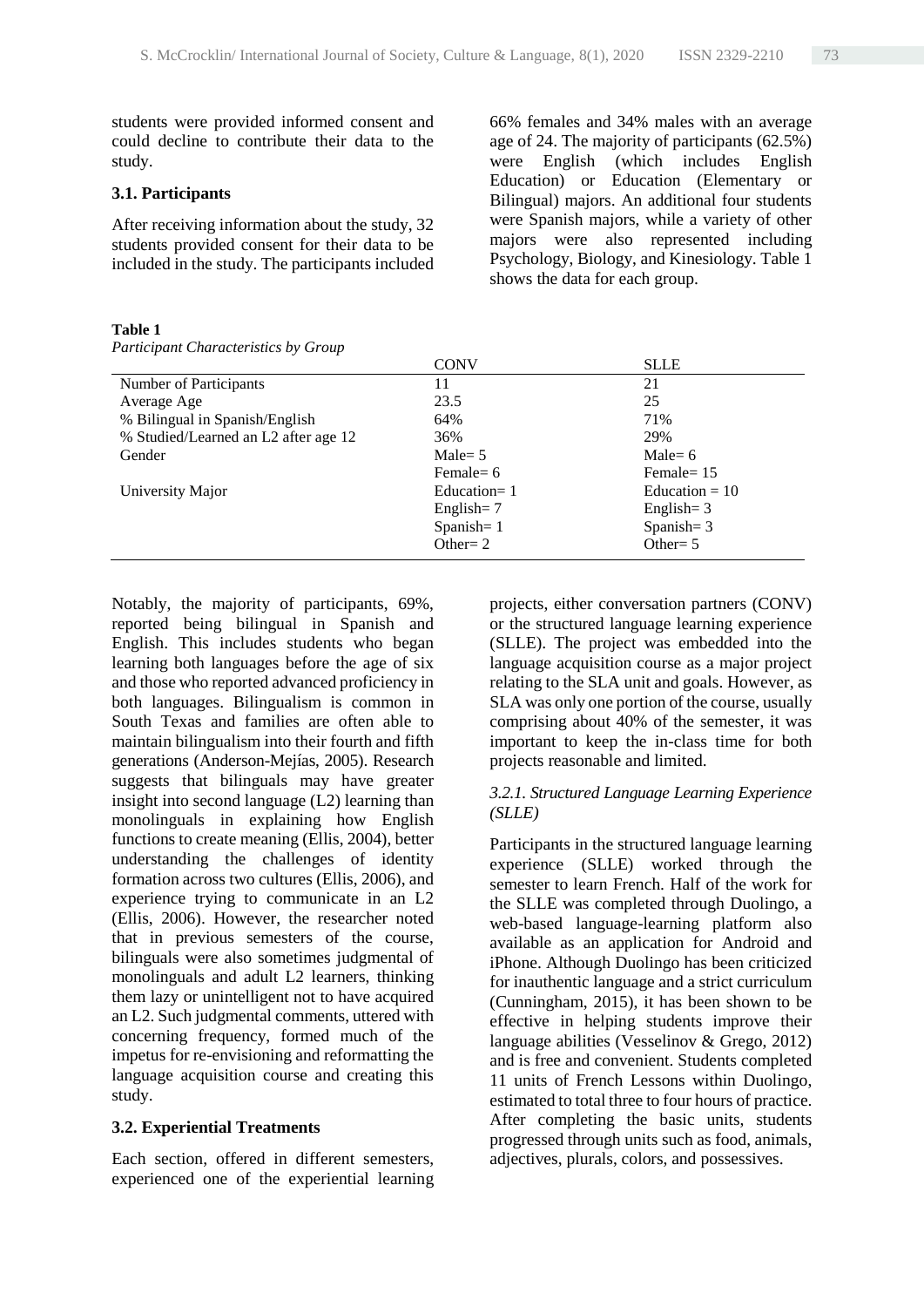Further, students took part in four 50-minute lessons in class. The in-class lessons built upon material that students learned through Duolingo, such as greetings, which students were first introduced to during the basic units. Each in-class lesson focused on creating communicative experiences; for example, students introduced themselves to each other in the greetings lesson and completed a restaurant role-play to practice food vocabulary. In-class lessons also included activities from additional methods, such as Total Physical Response, which was used as a warm-up in the first lesson.

Throughout the semester, students were asked to respond in short paragraphs (guidance given to submit four to five sentences) to six different reflective prompts, such as "After a few basic lessons in French, how would you feel trying the language with a native speaker? What do you feel like you have mastered at this point?" and "What was your favorite activity to learn French? Why?" Often, these were completed at the end of the in-class French lessons, but due to time constraints some had to be assigned for homework.

## *3.2.2. Conversation Partner Experience (CONV)*

Participants in the conversation partner experience (CONV) were matched with an ESL student at the campus-affiliated language institute at the beginning of the semester. Students were provided contact information for their partner match and were expected to arrange times for meeting that worked for both parties. Students were required to meet with their partner at least four times during the semester, each for 50-minute sessions.

Students were required to write a report and reflective essay at the conclusion of the four meetings. The essay assignment provided guidance on length (1000-1500 words) along with reflective prompts, such as, "What do you think went well during your meetings? Is there anything that did not go well? Why?" and, "What do you feel that you learned about second language acquisition from this conversation partner experience?" Students submitted the reflective reports online through the course management website.

As this project depended upon the responsiveness and reliability of their ESL partner matches, who voluntarily signed up to take part in the project to attain more English practice, some students struggled to arrange meetings and persistence was sometimes required to ensure partner follow-through. Students who continued to struggle to arrange a meeting with their initial partner were rematched in the second half of the semester. However, two students continued to face issues in arranging a meeting. As such, it was necessary to create a comparable alternative assignment that would still foster exposure to L2 learners. For these cases, students prepared a list of interview questions and identified two L2 learners (of any language) to interview. Their essay, then, included less reflection (although this was still a required component) to make space for the increased research/journalistic expectations for their findings.

# **3.3. Instruments**

To measure changes in beliefs, participants completed a pre-questionnaire during the first week of the semester and a post-questionnaire in the final week. The pre-questionnaire included demographic questions (including age, gender, major and information about languages learned/known), 10 Likert scale ratings on beliefs about language learning, and identification and ranking of 13 factors that affect SLA.

Similar to Mattheoudakis (2007) and Horwitz (1985), students were presented in the pre- and post-questionnaire with 10 Likert scale items in which participants ranked their agreement with popular beliefs about language learning on a six-point scale, ranging from 1- Strongly Disagree to 6- Strongly Agree. Nine of the items were chosen from Lightbrown and Spada (2013). In Chapter 9 of *How Languages are Learned*, the authors work to introduce 18 popular ideas about L2 learning and to clarify the truth of the issue. The popular ideas had varying levels of truth and substance, ranging from mostly false to somewhat true. Although there was not a single true/false or right/wrong answer to these statements, they reflect ideas that are popular outside of the field and had the potential to illuminate beliefs of participants. The final item included in the Likert scales was chosen based on researcher experiences with bilinguals in the region, which hinted that another popular belief may be, "Learning a second language is easy".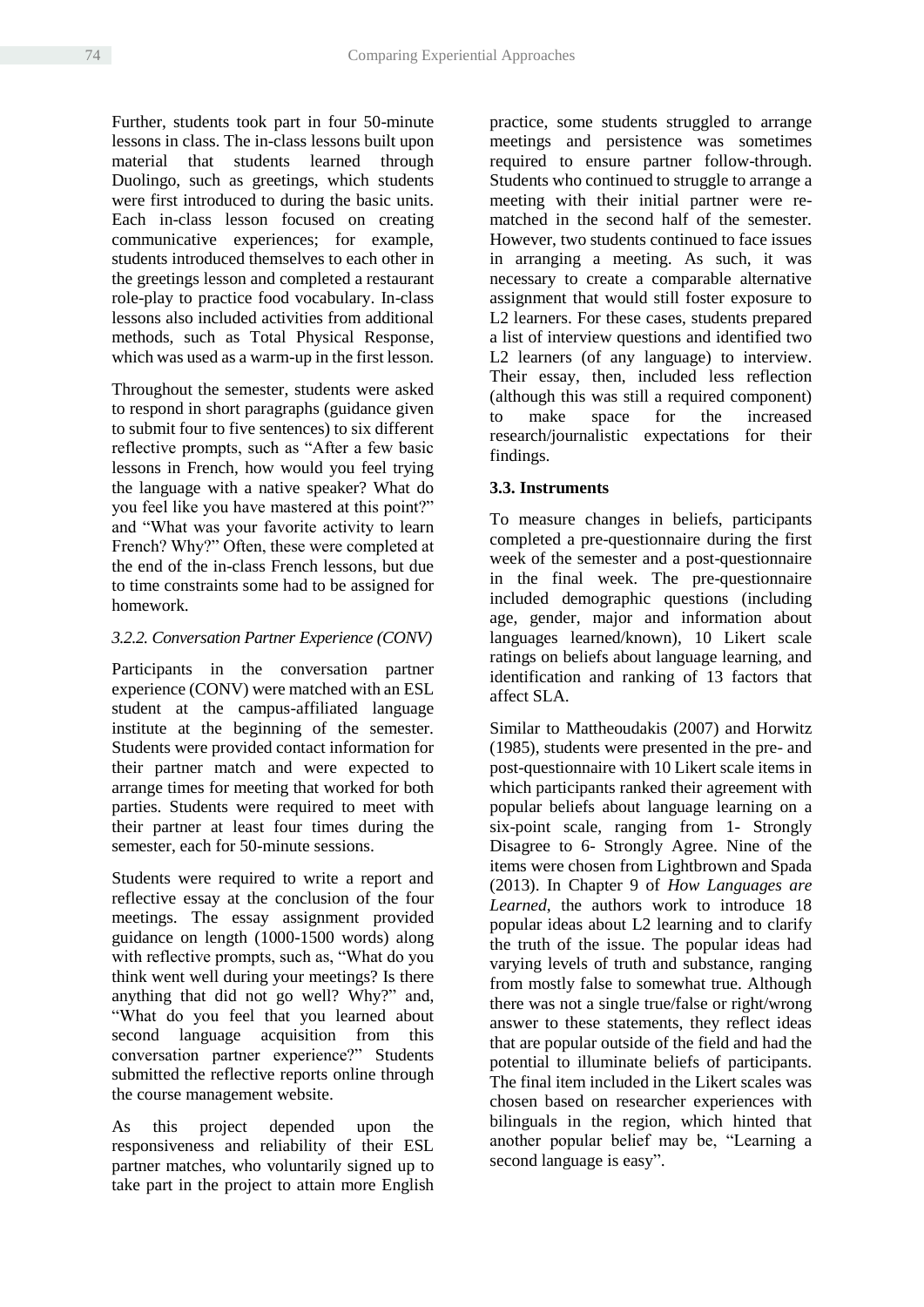Participants were also provided with a list of thirteen factors that affect language learning. The factors were selected from textbooks introducing language acquisition: Brown (2014), Lightbrown and Spada (2013), and Ortega (2008). Participants were asked to circle any factors on the list that they believed affected SLA and then, for those circled, rank the factors in importance with one being the most important factor. For example, if a student selected three factors, such as self-esteem, motivation, and learning style, they were then asked to rank those three for relative importance. If a feature was not circled, it received a ranking of 14 (one step below 13, which would have been the lowest ranking possible, if a participant did circle all factors).

The post-questionnaire included the same Likert scale ratings and ranking of factors tasks from the pre-questionnaire, along with openended questions about the project, such as, "In what ways did this project further your understanding of adult second language acquisition?" and, "If I do this project again in another semester, what are two suggestions you have to make the project more useful for other students?".

#### **3.4. Data Analysis**

To avoid running numerous t-tests, which can increase the chances of a Type 1 error, results were examined using a mixed ANOVA with the within-subjects factor of TIME (pre-/post-) and a between-subjects factor of GROUP (CONV/SLLE) with effect sizes calculated as partial eta squared (ηp<sup>2</sup>). For survey items identified as having potential significant differences when examining TIME \* GROUP, a post-hoc paired samples t-test was used to compare pre- and post-responses for each group, with effect sizes calculated as Cohen's *d*.

For the open-ended responses, the researcher examined each written response identifying themes mentioned by two or more participants. An additional reviewer also examined the responses to identify themes and provided feedback that informed subsequent analyses. After a second round of review and analysis, responses were coded and tallied to provide counts and percentages for themes.

## **4. Results**

#### **4.1. Changing Beliefs about L2 Learning**

In order to measure changes in beliefs about language learning, students ranked their strength of agreement with 10 statements. Table 2 shows each of the statements and, then, for each group, the average pre- and post-course ratings, and the difference calculated by subtracting pre from post. In the comparisons section, results from the mixed ANOVA, including the significance and effect sizes of TIME and TIME \* GROUP are included.

#### **Table 2**

*Pre- and Post- Likert Scale Statement Rankings by Group with Comparison Results from Mixed ANOVA*

|    |                                                                       | <b>CONV</b> |              |            | <b>SLLE</b> |               |            | Comparisons |                      |                                   |                              |
|----|-----------------------------------------------------------------------|-------------|--------------|------------|-------------|---------------|------------|-------------|----------------------|-----------------------------------|------------------------------|
|    |                                                                       | Pre-        | $\rm Post$ - | Difference | Pre-        | $_{\rm Post}$ | Difference | Sign. TIME  | np <sup>2</sup> TIME | ⋇<br>TIME<br><b>GROU</b><br>Sign. | np <sup>2</sup> TIME * GROUP |
| 1. | People learn languages by imitating<br>native speakers.               | 4.55        | 3.64         | $-0.91$    | 3.9         | 3.67          | $-0.23$    | .103        | .086                 | .262                              | .042                         |
| 2. | Highly intelligent people are good<br>language learners.              | 3.36        | 3.36         | 0.00       | 3.48        | 2.14          | $-1.34$    | .014        | .187                 | .067                              | .107                         |
| 3. | The best predictor of success in<br>language learning is motivation.  | 4.54        | 5.45         | 0.91       | 4.57        | 5.0           | 0.43       | .011        | .197                 | .306                              | .035                         |
| 4. | The earlier a L2 is learned the greater<br>the likelihood of success. | 5.27        | 5.0          | $-0.27$    | 5.62        | 5.67          | $-0.05$    | .690        | .005                 | .335                              | .031                         |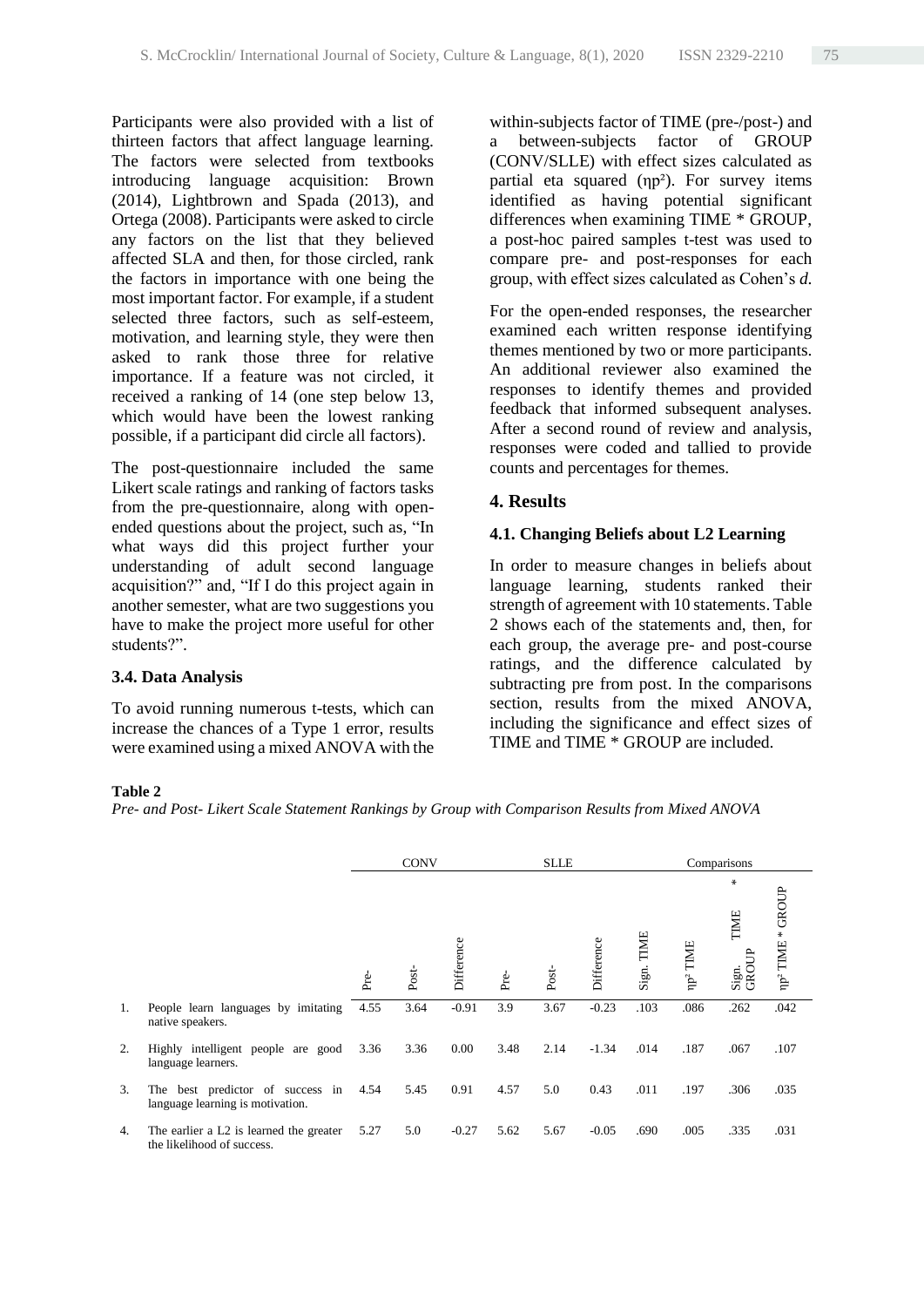| .5             | Most of the mistakes that L2 learners<br>make are due to interference from their<br>first language.                                        | 4.27 | 4.09 | $-0.18$ | 4.52 | 4.28 | $-0.24$ | .429 | .021 | .923 | .000 |
|----------------|--------------------------------------------------------------------------------------------------------------------------------------------|------|------|---------|------|------|---------|------|------|------|------|
| 6.             | The best way to learn new vocabulary<br>is through reading.                                                                                | 4.72 | 5.18 | 0.46    | 4.14 | 4.14 | 0.00    | .493 | .016 | .346 | .030 |
| 7 <sup>1</sup> | It is essential for learners to be able to<br>pronounce all the individual sounds in<br>the $L2$                                           | 4.36 | 4.18 | $-0.18$ | 4.33 | 4.19 | $-0.14$ | .027 | .017 | .932 | .000 |
| 8.             | L2<br>teachers<br>should<br>present<br>grammatical rules one at a time and<br>have learners practice before moving<br>on to the next rule. | 4.36 | 3.91 | $-0.45$ | 5.00 | 4.29 | $-0.71$ | .027 | .153 | .649 | .007 |
| 9.             | Learners' errors should be corrected as<br>soon as they are made in order to<br>prevent the formation of bad habits.                       | 4.09 | 4.27 | 0.18    | 5.19 | 4.76 | $-0.43$ | .376 | .026 | .243 | .045 |
| 10.            | Learning a second language is easy.                                                                                                        | 2.36 | 2.36 | 0.00    | 2.67 | 2.19 | $-0.48$ | .160 | .065 | .306 | .035 |

Results showed statistically significant differences from pre- to post-questionnaire for four Likert scale items: 2. highly intelligent people are good language learners ( $p = .014$ ,  $np^2 = .187$ ), 3, the best predictor of success in language learning is motivation ( $p = .011$ ,  $np^2 =$ .197), 7. it is essential for learners to be able to pronounce all the individual sounds in the L2 (p  $= .027$ ,  $np^2 = .017$ ), and 8. L2 teachers should present grammatical rules one at a time and have learners practice before moving on to the next rule ( $p = .027$ ,  $np^2 = .153$ ). With the exception of the pronunciation item, which featured a small effect size, the other three items displayed a medium effect size when examining the effect of TIME.

At the post-questionnaire, groups showed weakened agreement to the statements asserting the exact pronunciation of L2 sounds was essential and grammar rules should be presented one at a time. The waning emphasis on grammar and pronunciation instruction parallels Mattheoudakis (2007), which showed that strong beliefs regarding grammar and pronunciation instruction are susceptible to change as students encounter evidence to challenge preconceived notions. Both groups were more likely to agree, though, that motivation is critical in language learning. While motivation is complex, it is generally accepted as critical for successful adult SLA (Lightbrown & Spada, 2013) and both groups gained a greater understanding of its importance.

The only difference to emerge between the groups within the Likert scale data was that SLLE reported declining agreement that highly intelligent people are more likely to be good language learners at the post-questionnaire

(#2). CONV showed no difference on this item. This is also the only Likert item approaching significance among the interactions of TIME \* GROUP ( $p = 0.067$ ,  $np^2 = .107$ ), although the effect size was medium. As a post-hoc test, a paired samples t-test was used to compare the pre- to post-questionnaire scores on this item. While CONV showed no difference  $(0.00)$ , SLLE showed a lessening agreement (-1.34) which was statistically significant ( $p = .006$ ) with a medium effect size (as calculated by Cohen's  $d$ ) of .65. This change of belief is likely connected to SLLE experiencing the challenges of learning an L2; students may have felt their ego threatened as they struggled with the task, perhaps realizing that their own intelligence only took them so far in learning an L2.

#### **4.2. Recognizing Factors that Affect SLA**

To measure awareness of factors influencing SLA on the pre- and post-questionnaire, participants were provided with a list of thirteen factors known to affect language learning. Participants circled any factors they believed affected SLA and then, for those circled, ranked the factors in importance. Table 3 below shows each factor that was included along with the number of factors circled. For each group, the pre- and post-scores are included, along with the difference subtracting pre- from postquestionnaire. For the number of factors circled, a positive difference number indicates more factors recognized, while in remaining rows a positive difference indicates the factor became less important (was ranked lower in importance). In the comparisons section, results from the mixed ANOVA, including the significance and effect sizes of TIME and TIME \* GROUP are included.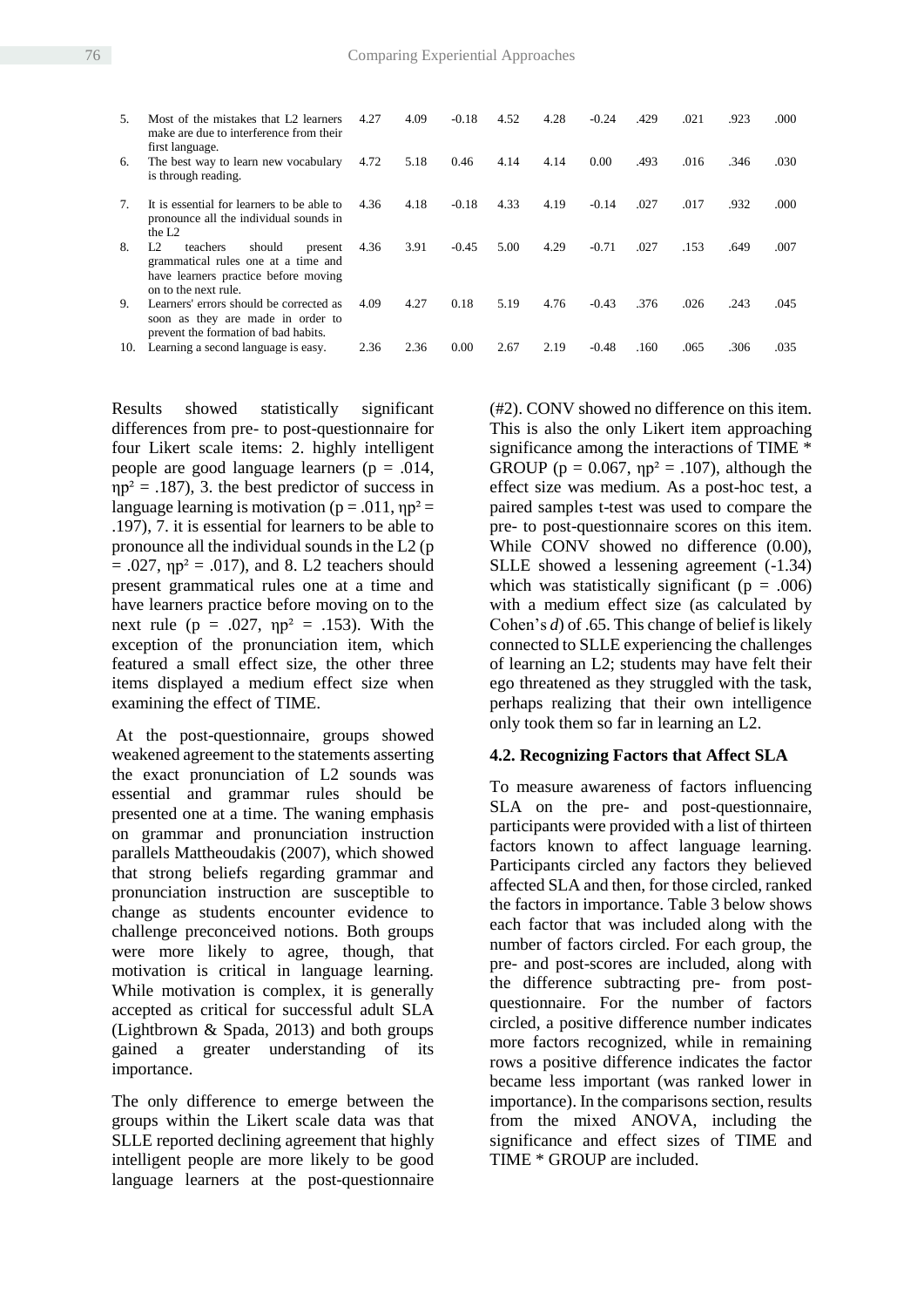|                                                                                                                                                                                |                                                                                            | <b>CONV</b>                                                                              |                                                                                                        |                                                                                            | <b>SLLE</b>                                                                              |                                                                                                                 | Comparisons                                                                          |                                                                                      |                                                                                      |                                                                                      |  |  |
|--------------------------------------------------------------------------------------------------------------------------------------------------------------------------------|--------------------------------------------------------------------------------------------|------------------------------------------------------------------------------------------|--------------------------------------------------------------------------------------------------------|--------------------------------------------------------------------------------------------|------------------------------------------------------------------------------------------|-----------------------------------------------------------------------------------------------------------------|--------------------------------------------------------------------------------------|--------------------------------------------------------------------------------------|--------------------------------------------------------------------------------------|--------------------------------------------------------------------------------------|--|--|
|                                                                                                                                                                                |                                                                                            |                                                                                          |                                                                                                        |                                                                                            |                                                                                          |                                                                                                                 |                                                                                      |                                                                                      | $\chi$                                                                               | ∗                                                                                    |  |  |
|                                                                                                                                                                                | Pre-                                                                                       | Post-                                                                                    | Difference                                                                                             | Pre-                                                                                       | $\rm Post$                                                                               | Difference                                                                                                      | TIME<br>Sign.                                                                        | TIME<br>$\mathbb{P}^2$                                                               | TIME<br>Sign. T<br>GROUP                                                             | TIME<br>GROUP<br>$\mathrm{np}^2$                                                     |  |  |
| Number of Factors Circled                                                                                                                                                      | 7.64                                                                                       | 8.64                                                                                     | 1.00                                                                                                   | 5.52                                                                                       | 7.86                                                                                     | 2.34                                                                                                            | .001                                                                                 | .322                                                                                 | .212                                                                                 | .051                                                                                 |  |  |
| Age<br>Motivation<br>Intelligence<br>Learning Style<br>Introversion/Extroversion<br>Inhibition<br>Anxiety<br>Willingness to Communicate<br>Self-Esteem<br>Empathy<br>Dominance | 4.09<br>3.82<br>11.09<br>7.27<br>10.91<br>11.91<br>12.18<br>3.36<br>9.18<br>13.09<br>10.82 | 5.91<br>1.36<br>12.00<br>9.18<br>7.18<br>10.82<br>6.81<br>3.55<br>6.27<br>11.36<br>12.82 | 1.82<br>$-1.46$<br>0.91<br>1.91<br>$-3.73$<br>$-1.09$<br>$-5.37$<br>0.19<br>$-2.91$<br>$-1.73$<br>2.00 | 3.86<br>3.05<br>9.24<br>5.67<br>10.38<br>13.19<br>11.19<br>7.52<br>11.43<br>14.00<br>13.29 | 3.29<br>2.42<br>12.57<br>6.42<br>8.52<br>12.48<br>8.14<br>5.81<br>6.38<br>12.67<br>12.52 | $-0.57$<br>$-0.63$<br>3.33<br>0.75<br>$-1.86$<br>$-0.71$<br>$-3.05$<br>$-1.71$<br>$-5.05$<br>$-1.33$<br>$-0.77$ | .762<br>.119<br>.017<br>.255<br>.007<br>.220<br>.000<br>.360<br>.000<br>.016<br>.798 | .003<br>.079<br>.174<br>.043<br>.218<br>.050<br>.338<br>.028<br>.442<br>.179<br>.002 | .175<br>.272<br>.256<br>.588<br>.312<br>.792<br>.271<br>.437<br>.260<br>.747<br>.080 | .060<br>.040<br>.043<br>.010<br>.034<br>.002<br>.040<br>.020<br>.042<br>.004<br>.099 |  |  |
| Ethnic Group Affiliation<br>Attitudes toward L2 Cultural<br>Group                                                                                                              | 9.09<br>6.54                                                                               | 11.27<br>4.91                                                                            | 2.18<br>$-1.63$                                                                                        | 11.86<br>9.86                                                                              | 11.10<br>6.57                                                                            | $-0.76$<br>$-3.29$                                                                                              | .787<br>.006                                                                         | .002<br>.222                                                                         | .137<br>.405                                                                         | .072<br>.023                                                                         |  |  |

**Table 3** *Pre- and Post- Recognition of SLA Factors by Group with Comparison Results from Mixed ANOVA*

When examining the effect of TIME, the number of factors identified as impacting SLA increased, a statistically significant difference  $(p = .001)$ , with a large effect size  $(np^2 = .322)$ . Both groups became increasingly aware of the importance of five factors that affect SLA: Introversion/Extroversion ( $p=.007$ ,  $np^2=.218$ ), Anxiety ( $p = .000$ ,  $np^2 = .338$ ), Self-Esteem ( $p$  $= .000$ ,  $np^2 = .442$ ), Empathy ( $p = .016$ ,  $np^2 =$ .179), and Attitudes toward the L2 Cultural Group ( $p = .006$ ,  $np^2 = .222$ ). Effect sizes ranged from medium for introversion/ extroversion, empathy, and attitudes towards L2 cultural group to large for anxiety and selfesteem. The increased recognition of factors suggests both groups did develop a deeper perspective on language learning. Additionally, despite differences on the Likert scale item on intelligence, both groups downgraded the importance of intelligence in the postquestionnaire ( $p = .017$ ,  $np^2 = .174$ ) with a medium effect size.

Only one SLA factor, dominance, approached significance when exploring the interaction of TIME  $*$  GROUP ( $p = 0.080$ ). While CONV found dominance to be less important on the post-test (+ 2.00) SLLE showed a greater recognition of the impact of dominance in L2 learning (-0.77). Although the result is somewhat surprising, given that dominance should be most noticeable in the context of interaction, with which CONV had greater experience, SLLE interacted with classmates through communicative activities which may have led to recognition of the role of dominance for learners in taking turns, holding the floor, and otherwise obtaining opportunities for practice. As a post-hoc test, a paired samples ttest was used to compare the pre- to postquestionnaire responses to this item. For CONV and SLLE the pre- to post-questionnaire differences were not statistically significant (p  $= .155 \& .391$ , respectively), however, their opposite movement is appreciable.

#### **4.3. Student Perceptions**

Despite limited differences between groups quantitatively, the qualitative analysis of the open-ended responses showed noticeable differences. When asked how the project helped further understanding of SLA, CONV focused on age as a factor, while SLLE regularly mentioned the importance of motivation. Over a third of CONV (36%) described learning the importance of age in language learning, while only 5% of SLLE noted age. In detailing how his understanding had grown, one CONV student wrote, "The older you get, the harder it becomes to develop a second language". Age was the only factor mentioned by more than one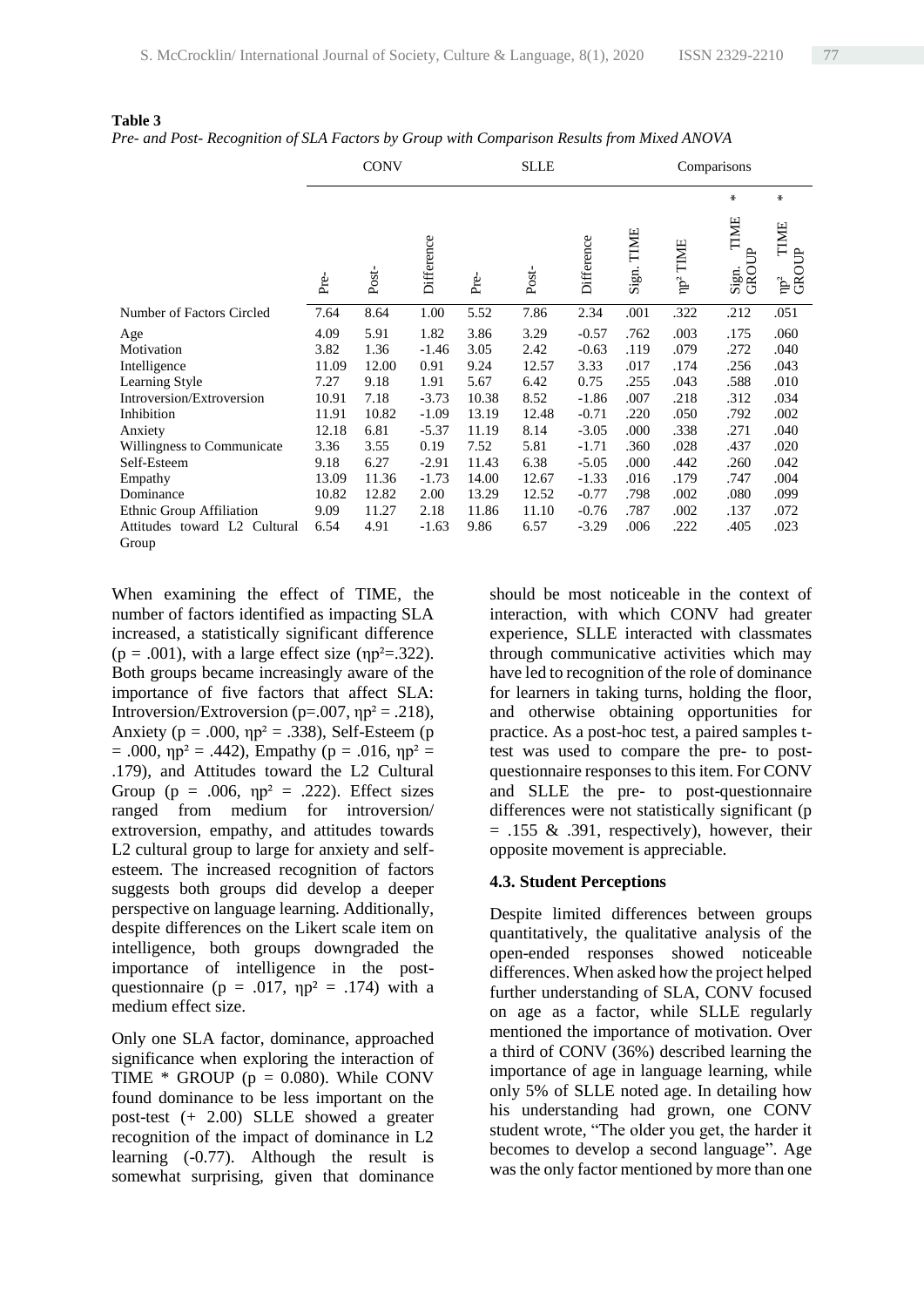student in CONV. On the other hand, over a third of SLLE commented on the importance of motivation in language learning. One participant wrote, "Learning a second language helped me understand that it takes a lot of practice, motivation, and determination to succeed in learning a second language". The only other factor mentioned by more than one SLLE participant was anxiety, commented on by two participants (10%). One participant wrote, "This project helped me understand the challenges faced by second language learners … The fear and anxiety of not being able to 'ace' second language learning hit me pretty hard. But, in that way, it helped me understand".

More importantly, when asked how the course changed student beliefs about L2 learning, the most common response (36%) from CONV was that it did not change beliefs. One participant wrote, "Honestly, my beliefs haven't changed much. The course has simply solidified and refreshed me on materials regarding [second language learning]." This solidification of beliefs echoes findings of Kagan (1992) who found that students sift through received information to find support for, instead of challenges to, pre-existing notions. On the other hand, around a quarter of SLLE (24%) pointed out that, at the beginning of the semester, they thought language learning would not be particularly difficult, a belief that changed during the course. One participant said, "I honestly didn't think that second language learning would be as hard as it really was". Similarly, another student said, "I had read about potential challenges and how difficult it may be, but I really thought it would be a piece of cake until I actually did it myself". Some students assumed that similarities between French and Spanish would help them. One participant wrote, "I thought it would be easy to learn French due to its similarities to Spanish. I was completely wrong. More work has to be put into it". The SLLE was surprising to students, reproducing the goals of Weed (1993) and Washburn (2008) and did allow students to test out notions about language learning similar to Flowerdew (1998). These findings may also indicate that SLLEs have the potential to change a resistant idea identified by Mattheoudakis (2007), the relative difficulty of language learning, although no statistically significant changes were identified for the

Likert item, "Learning a second language is easy".

Despite finding the SLLE project challenging, 48% of SLLE participants specifically mentioned wanting more of the project. When making recommendations for future semesters, students mentioned wanting more language days, songs, and practice. They wanted it to be "more of a main component of the course". On the other hand, only one participant in CONV (9%) mentioned wanting to have more of the project, perhaps partially due to initial frustrations contacting and setting up meetings with their ESL partners. In describing potential changes to the project in future semesters, several participants in CONV voiced frustrations about arranging meetings. One participant recommended connecting students with their conversation partners through WhatsApp to get people in contact more easily, a strategy that had worked well for her. However, students also indicated that working to add other elements to the project may have made it more successful, such as using it to gather data about learner errors or including more reflection in class about the conversation partner sessions. The CONV responses did not align with previous studies that suggested students may find value in the chance to explain aspects of the language or may grow to value cultural diversity (Biondo Salomão, 2011; Keengwe, 2010). However, the lack of comments regarding diversity may be due to CONV partners being primarily native Spanish speakers from Mexico, partially sharing a cultural background with many of the CONV students.

# **5. Concluding Remarks**

Following theories of experiential learning, which suggest that learner growth is most likely to occur through experiences that allow students to re-examine their beliefs (Kolb, 1984), this study explored the use of experiential projects to enhance an upper-level course in language acquisition. Although previous studies have examined SLLEs as part of experiential learning for language teachers in education programs (Ellis, 2006; Flowerdew, 1998; Wright-Maley & Green, 2015), few studies have examined conversation partners (primarily Biondo Salomão, 2011 and Keengwe, 2010), and no studies were identified that worked to compare the two approaches.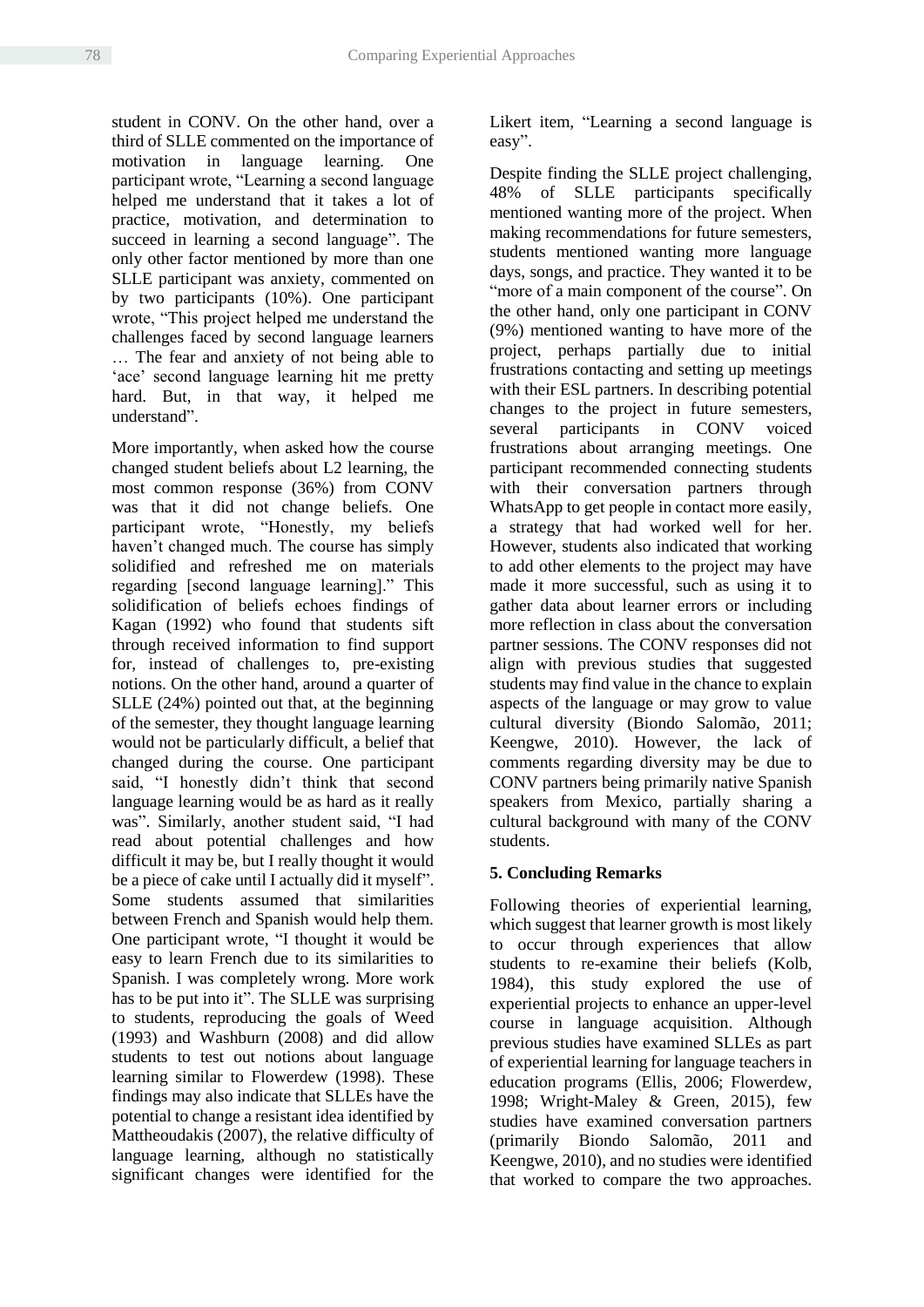This study compared SLLE and conversation partner projects, each embedded into onecourse section, using pre- and postquestionnaires to track changes in beliefs.

When examining the quantitative data, CONV and SLLE responded similarly to their differing experiential projects. According to the Likert scale agreement ratings, both groups became more aware of the importance of motivation in language learning, while decreasing the emphasis put on ordered, careful grammar instruction and learners' exact pronunciation of the L2 sound inventory. Both groups also became increasingly aware of the many factors that can affect SLA, circling on average one (CONV) to two (SLLE) more recognized factors in the post-questionnaire. Both increasingly recognized the importance of introversion/extroversion, anxiety, self-esteem, empathy, and attitudes toward the L2 cultural group. The numerous changes across groups, along with Mattheoudakis (2007) and Kavaonoz, Yüksel, and Varol (2017), further support that education can be effective in changing many pre-service teacher beliefs about language learning.

However, differences emerged on two of the quantitative measures, primarily the importance of intelligence and dominance in SLA. When examining the open-ended responses, additional differences emerged. In addition to diverging foci (CONV: age, SLLE: motivation), students showed dramatic differences in perceptions of the value of the projects. Perhaps most importantly, students in CONV did not feel that the project substantially changed their views of SLA, were frustrated by the logistics of the project, and did not report wanting more of the project. On the other hand, students in SLLE found the project challenging, opening their eyes to the difficulty of learning a second language, and wanted more time and activities dedicated to the project.

For teacher education programs interested in implementing more experiential learning, both projects may be useful considering both did change prospective teachers' beliefs. However, these results suggest that SLLEs may be more suitable as part of language-teacher education as students reported valuing the SLLE project more. An SLLE project could reasonably fit into numerous courses; in addition to a language acquisition course, it may fit easily

into a teaching methods course. Alternatively, the project could fit into a course devoted to specific language skills, such as a course in teaching L2 speaking and listening.

Further, both projects were reasonably easy for the instructor to accomplish. For the SLLE, the researcher managed homework through an online dashboard and facilitated a limited number of in-class lessons. The researcher was able to utilize a language she had previously studied. For the conversation partners, the instructor arranged sign-up sheets to be disbursed at the intensive language institute and simply matched the volunteers to a student. However, given the challenges that arose in this project, instructors should explore additional formats for conversation partner implementation, addressing the logistics carefully to prevent frustration. Further, instructors may wish to examine other aspects of the project arrangements, such as the nature and timing of the reflections completed.

It is important to recognize the limitations of the study, however. First, it was challenging to control for time on task in the two different groups. Both groups completed the same number of readings on SLA and had roughly the same amount of time for interaction (four 50-minute sessions in which CONV met with their language partner or SLLE tried activities with classmates during course time). To try to match the time on task for SLLE, which also had significant work in Duolingo outside of class, CONV had more class time allotted to discussing the readings. In the end, the overall time on task for the SLA portion of the course was reasonably equal, but CONV had slightly less time for the experiential project. Additionally, the CONV group faced greater difficulties in getting started in their project because they depended on their conversation partner to set up meetings. This frustration affected students' reactions to the project. Further, although rates of participation in the study across both sections were similar, the CONV group was about half the size of the SLLE due to lower enrollment in the CONV semester. Small numbers of participants in CONV may have made it more difficult to identify differing trends in the data. Finally, the composition of the groups differed in proportion of varying majors, which may have affected students' learning goals for the course.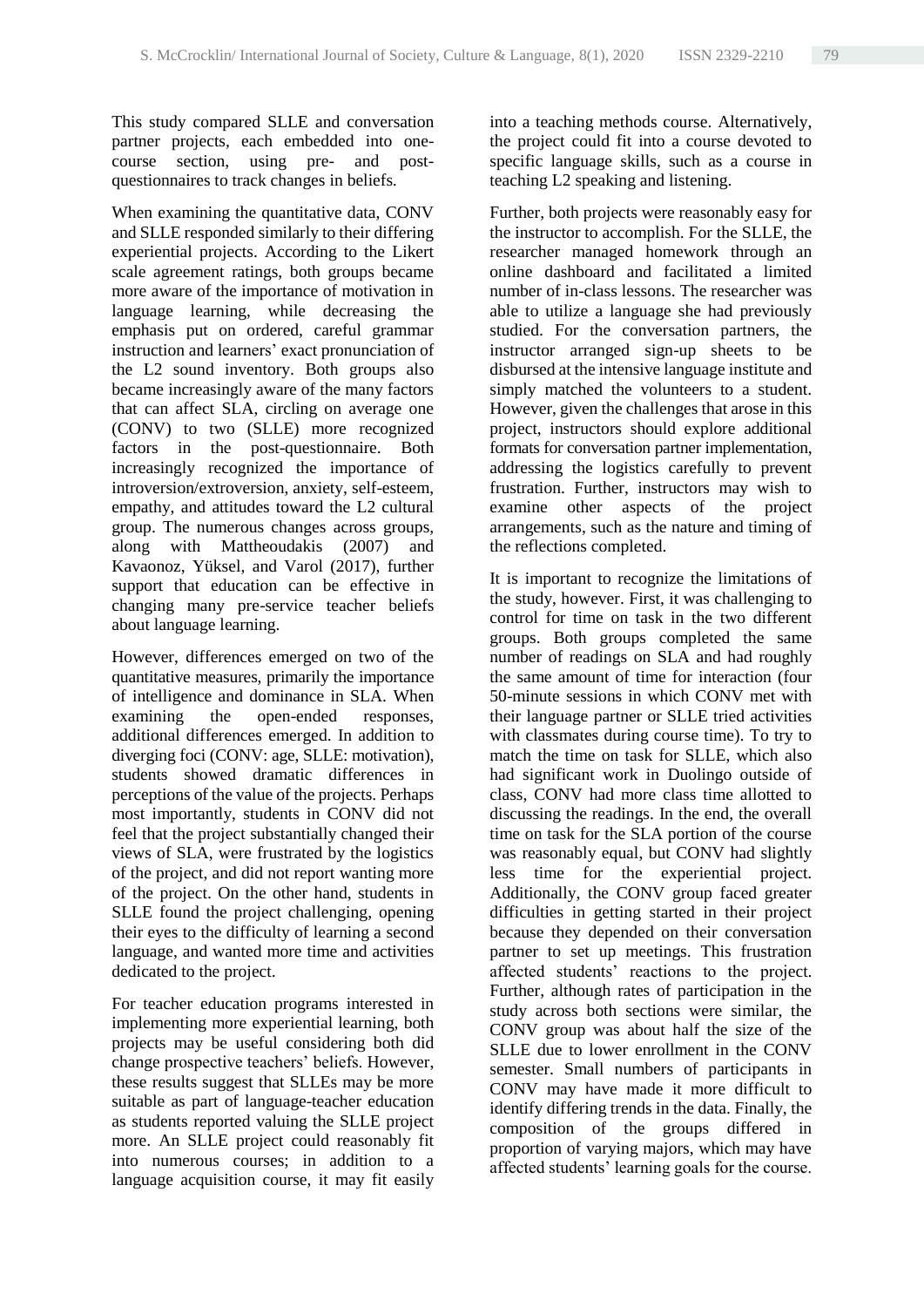However, the attempts to compare two approaches identified some key differences. Future research is needed to continue to compare various forms of experiential learning. For example, researchers could compare oneon-one experiences (e.g., conversation partners and tutoring experiences) or compare various teaching experiences (e.g., tutoring versus whole class teaching practicums) to continue to find the ways that each experiential learning approach affects pre-service teacher beliefs. This information could help programs deploy pedagogical interventions to address particular student needs. Teacher education programs could, potentially, assess prospective teacher beliefs at the beginning of a program and utilize a specific experiential project (or a combination of experiential projects) to address problematic beliefs or specific needs.

#### **References**

- Anderson-Mejias, P. L. (2005). Generation and Spanish language use in the lower Rio Grande Valley of Texas. *Southwest Journal of Linguistics*, *24*(1), 1-12.
- Biondo Salomão, A. C. (2011). Collaborative language learning in Teletandem: A resource for pre-service teacher education*. Profile Issues in Teachers Professional Development, 13*(1), 139- 156.
- Blume, C., Gerlach, D., Roters, B., & Schmidt, T. (2019). The ABCs of inclusive English teacher education: A quantitative and qualitative study examining the attitudes, beliefs and (reflective) competence of pre-service foreign language teachers. *TESL-EJ, 22*(4), 1-18.
- Borg, S. (2015). *Teacher cognition and language education* (2<sup>nd</sup> ed.). New York, NY: Bloomsbury Academic.
- Borg, S. (2011). The impact of in-service teacher education on language teachers' beliefs. *System, 39*(3), 370-380.
- Borg, S. (2009). Language teacher cognition. In A. Burns, & J. C. Richards (Eds.), *The Cambridge guide to second language teacher education* (pp. 163-171). New York, NY: Cambridge University Press.
- Borg, S. (2003). Teacher cognition in language teaching: A review of research on what language teachers think, know, believe, do. *Language Teaching, 36*, 81-109.
- Brown, H. D. (2014). *Principles of language learning and teaching: A course in L2 acquisition* (6<sup>th</sup> ed.). White Plains, NY: Pearson.
- Busch, D. (2010). Pre-service teacher beliefs about language learning: The second language acquisition course as an agent for change*. Language Teaching Research, 14*(3), 318-337.
- Crandall, J. (2000). Language teacher education. *Annual Review of Applied Linguistics, 20*, 34-55.
- Cunningham, K. J. (2015). Duolingo [Review]. *TESL-EJ, 19*(1), 1-9.
- Ellis, E. M. (2016)."I may be a native speaker but I'm not monolingual": Reimagining all teachers' linguistic identities in TESOL. *TESOL Quarterly, 50*(3), 597- 630.
- Ellis, E. M. (2006). Language learning experiences as a contributor to ESOL teacher cognition. *TESL-EJ, 10*(1), 1-20.
- Ellis, E. M. (2004). The invisible multilingual teacher: The contribution of language background to Australian ESL teachers' professional knowledge and beliefs. *The International Journal of Multilingualism, 1*(2), 90-108.
- Farrell, T. S. C. (2018). *Reflective language teaching: Practical applications for TESOL teachers* (2nd ed.). New York, NY: Bloomsbury Academic.
- Farrell, T. S. C. (2006). The teacher is an octopus: Uncovering pre-service language teachers' beliefs through metaphor analysis. *RELC Journal, 37*(2), 326–248.
- Flowerdew, J. (1998). Language learning experience in L2 teacher education. *TESOL Quarterly, 32*(3), 529 - 535.
- Horwitz, E. K. (1985). Using student beliefs about language learning and teaching in the foreign language methods course. *Foreign Language Annals, 18*(4), 333- 340.
- Kagan, D. M. (1992). Implications of research on teacher belief. *Educational Psychologist, 27*(1), 65-90.
- Kavanoz, S., Yüksel, H. G., & Varol, B. (2017). Evolvement of pre-service language teachers' beliefs through teacher education. *International Journal of Progressive Education, 13*(1), 119-135.
- Keengwe, J. (2010). Fostering cross cultural competence in preservice teachers through multicultural education